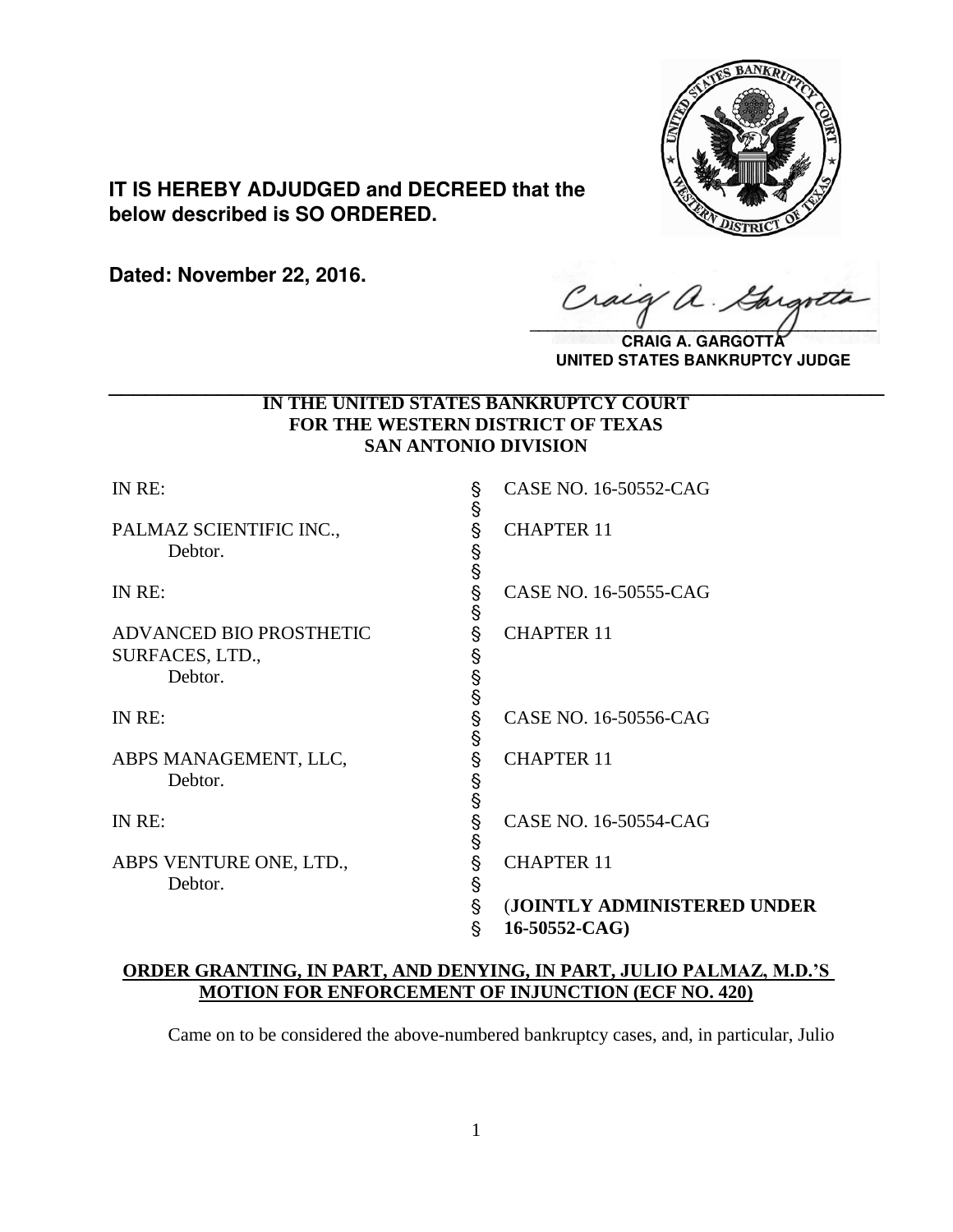Palmaz, M.D.'s Motion for Enforcement of Injunction (ECF No. 420) (the "Motion"), Trustee's Joinder in Motion to Enforce Plan Injunction (ECF No. 429) (the "Joinder") and The Turnbull Plaintiffs' Response to Julio Palmaz, M.D.'s Motion for Enforcement of Injunction and Trustee's Joinder in Motion to Enforce Plan Injunction (ECF No. 444) (the "Response"). The Court held a hearing on the Motion on October 12, 2016, and took the matter under advisement. For the reasons stated below, the Court finds that the Motion should be GRANTED, in part, and DENIED, in part.

The Court has jurisdiction over this proceeding under 28 U.S.C. §§ 157 and 1334. Venue is proper under 28 U.S.C. § 1408(1). This matter is referred to this Court under the District's Standing Order of Reference. This matter is a core proceeding under 28 U.S.C. § 157(b)(2)(L) (confirmation of plans) and (O) (other proceeding affecting the liquidation of the assets of the estate or the adjustment of the debtor-creditor or the equity security holder relationship, except personal injury tort or wrongful death claims), in which the Court may enter a final order. The Court finds that this is a contested matter as defined under Fed. R. Bankr. P. 9014. As such, the Court makes the following findings of fact and conclusions of law pursuant to Fed. R. Bankr. P. 7052.

### **BACKGROUND AND PARTIES' CONTENTIONS**

On March 4, 2016, the Jointly Administered Debtors filed their bankruptcy petitions under Chapter 11 of the Bankruptcy Code, in which the Court entered an Order Jointly Administering Cases on March 9, 2016 (ECF No. 35). Subsequently, on March 10, 2016, the Court entered its Order Granting Complex Chapter 11 Bankruptcy Case Treatment (ECF No. 42). Debtors filed their Joint Disclosure Statement (ECF No. 235) and Joint Chapter 11 Plan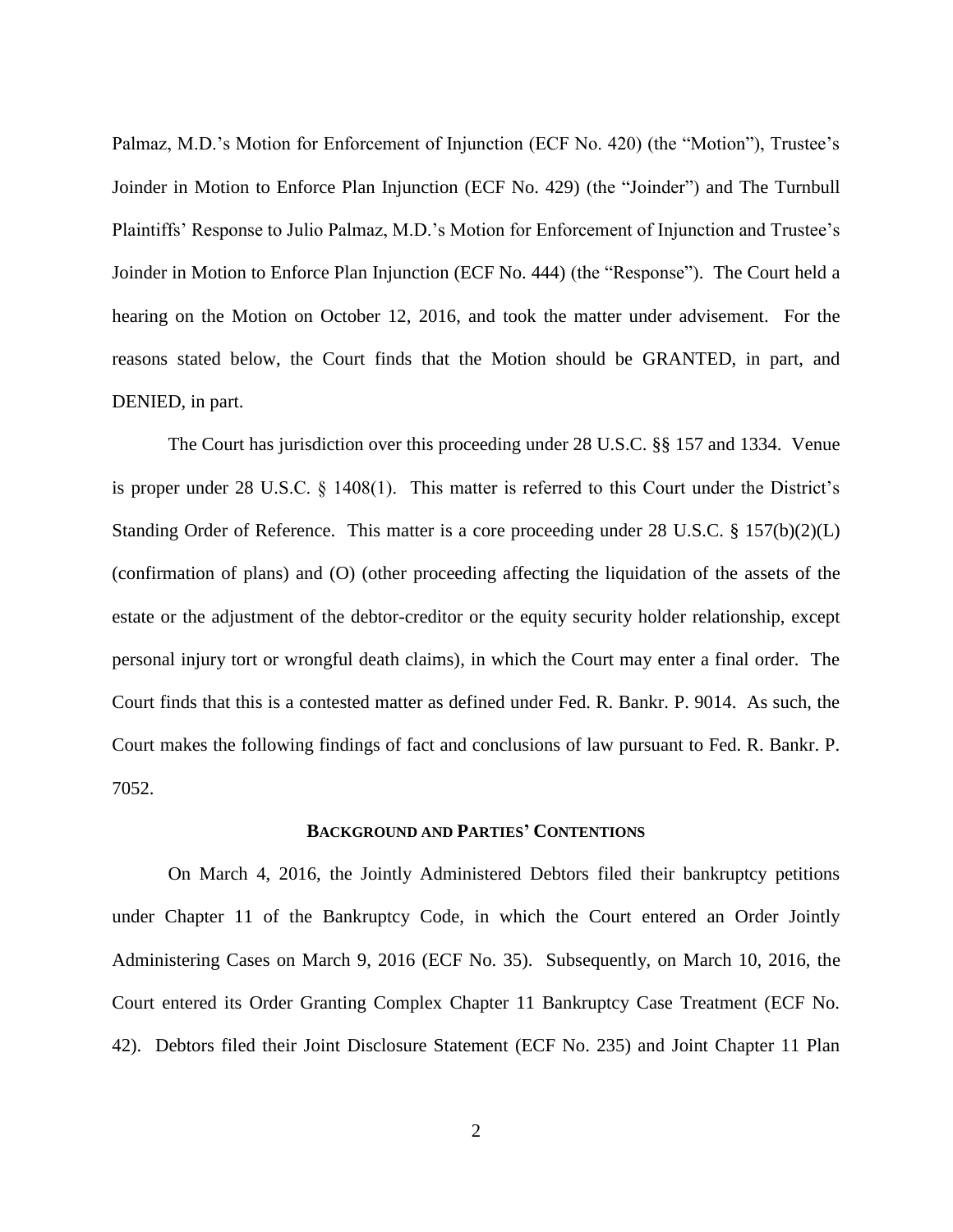(ECF No. 236) on May 23, 2016, intending to sell substantially all of Debtors' assets and obtain confirmation of a plan of reorganization quickly.

Upon drawing numerous objections to the disclosure statement, proposed plan and sale motions, Debtors filed a Modified Joint Disclosure Statement (ECF No. 273) and First Amended Joint Chapter 11 Plan (ECF No. 272) on June 9, 2016. Thereafter, at a hearing held June 10, 2016, this Court approved Debtors' Sale Motion (ECF No. 234); approved, as amended, Debtors' Joint Disclosure Statement; and granted Debtors' Motion to Shorten Time For Soliciting Votes and For Opportunity to Object to Joint Plan of Reorganization and to Set Expedited Hearing on Confirmation of Joint Plan of Reorganization (ECF No. 251). Debtors filed their Amended Disclosure Statement (ECF No. 281) and Second Amended Joint Plan of Reorganization (ECF No. 282) on that same day. On June 17, 2016, the Court entered Orders approving Debtors' Disclosure Statement, as modified (ECF No. 294); and shortening time to solicit votes and to object to plan, and setting an expedited hearing on plan confirmation (ECF No. 292). The Court set the deadlines to vote on the plan and file written objections to confirmation as June 24, 2016, and required the ballot summary to be filed by June 27, 2016, at 10:30 a.m. The confirmation hearing was set for June 27, 2016, at 1:30 p.m.

On June 24, 2016, Debtors filed a First Supplement to Debtors' Second Amended Joint Plan of Reorganization (ECF NO. 305). Objections to the Plan were filed by the Official Committee of Unsecured Creditors (ECF No. 308); Stock Holder John B. Foster, Interested Parties Brad Hickman, Bradley Hickman, Clifton Hickman, Brenda Kostohryz, Keely Kostohryz and Margaret Lane (ECF No. 307); the United States Trustee (ECF No. 303); and Norton Rose Fulbright US LLP (ECF No. 298). At the confirmation hearing held June 27, 2016, the Court entertained lengthy arguments regarding discrepancies in the plan and ballot's opt-in/opt-out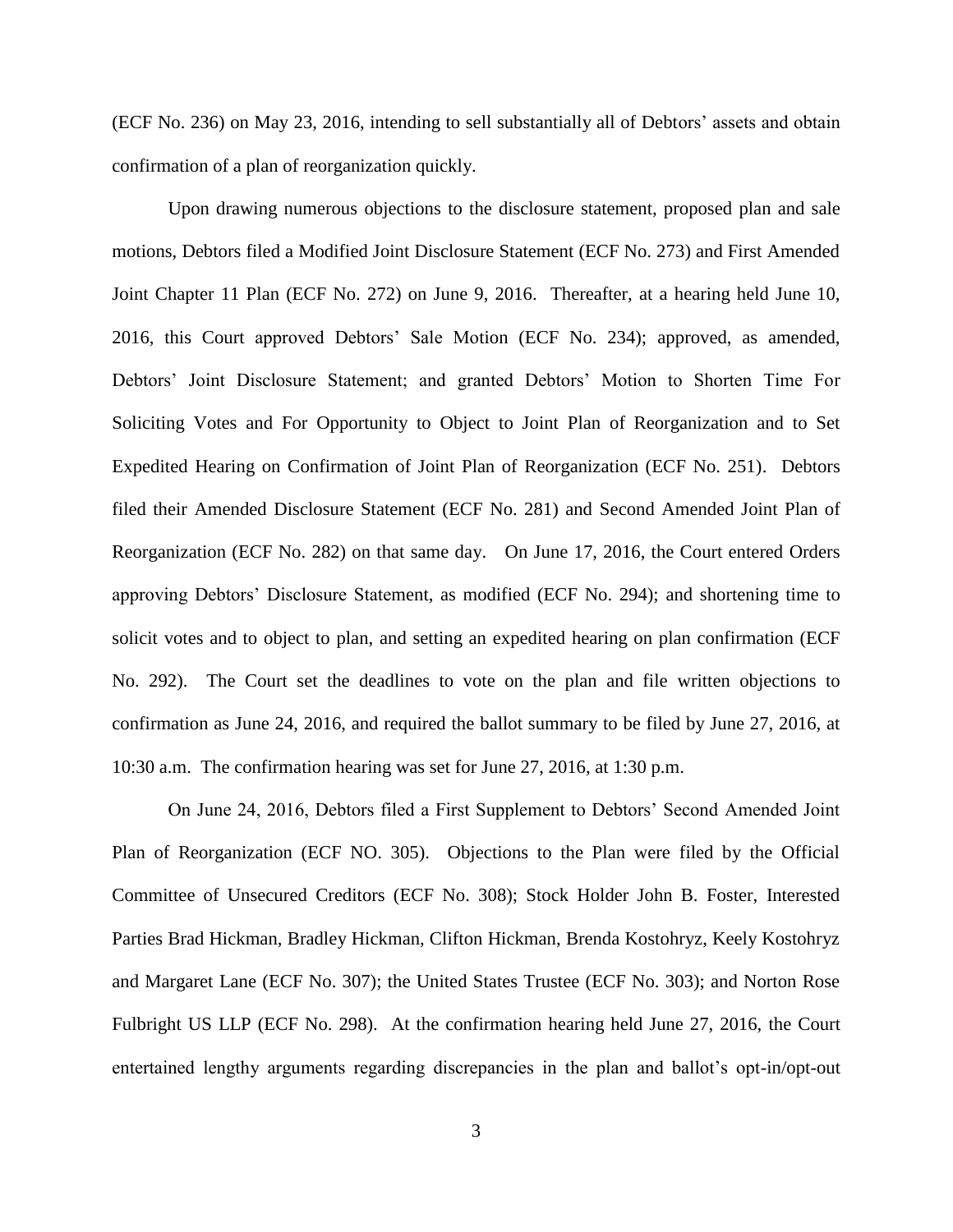language for releases. Ultimately, releases by parties other than those given by the Debtor and the estate were struck to avoid the requirement to re-notice the plan. Upon resolution of numerous objections on the record, the Court confirmed Debtors' Joint Plan, as amended by the modifications stated on the record. Debtor incorporated those changes into a final plan and confirmation order, inclusive of all modifications and agreed to language, which the Court signed on July 15, 2016 (ECF No. 356). As a means for funding equity claims, the Plan created a Litigation Trust allocating defined Litigation Trust Assets including Director and Officer ("D&O") Claims.

Thereafter, on July 22, 2016, a group of investors in Debtor Palmaz Scientific (the "Turnbull Plaintiffs") filed a suit against Movant in Dallas County. Additionally, prior to the bankruptcy case, a second group of investors in Debtor Palmaz Scientific (the "Ehrenberg Plaintiffs") had asserted claims against the Debtor, Dr. Palmaz and Mr. Solomon in state court in Dallas County. As a result of the bankruptcy filing, the Ehrenberg Plaintiffs' suit was stayed. The Ehrenberg Plaintiffs filed a Motion for Relief from Stay (ECF No. 119) on April 1, 2016; however, the hearing on that motion was voluntarily continued until after confirmation of the Plan and ultimately withdrawn on September 6, 2016 (ECF No. 392).

On September 30, 2016, Julio Palmaz, M.D. ("Dr. Palmaz" or "Movant") filed his Motion for Enforcement of Injunction (ECF No. 420) requesting this Court enjoin two sets of plaintiffs—the Ehrenberg Plaintiffs and Turnbull Plaintiffs—from their respective suits against Dr. Palmaz under the injunction provisions of the confirmed Joint Plan in this case. Dr. Palmaz also requested this Court award attorney's fees and costs after a hearing to establish the amount of said fees. Movant argues that the language of the confirmation order and plan prohibits commencement or continuation of any action against Litigation Trust Assets (as created by the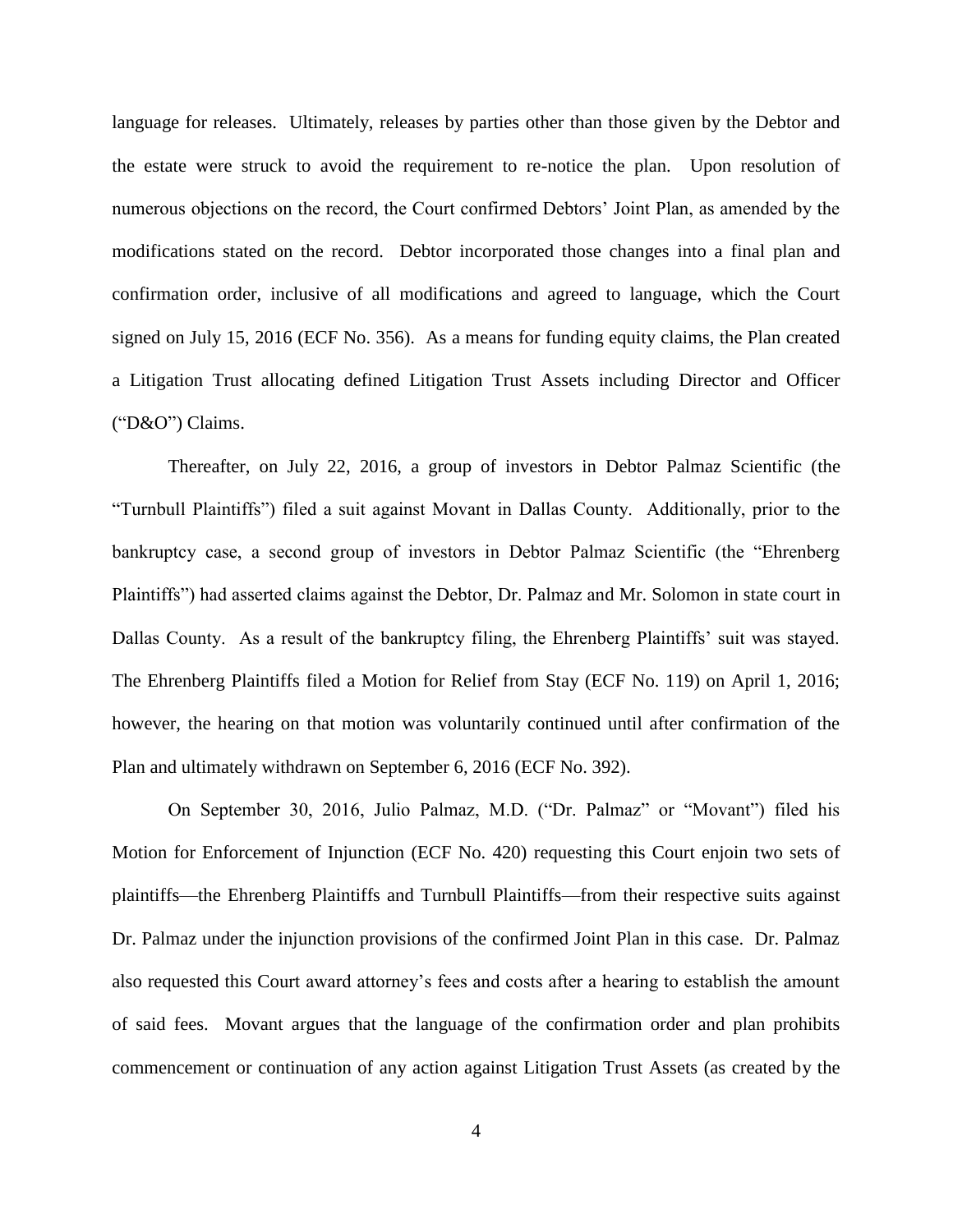Confirmed Plan) or the D&O policies because only the Litigation Trustee has standing to commence or prosecute D&O Claims for the beneficiaries of the Litigation Trust. Thus, Movant argues that the claims alleged by the Ehrenberg or Turnbull Plaintiffs must be brought by the Litigation Trustee, if they are to be brought at all, because the claims fall within the definition of "D&O Claims" which were vested in the Litigation Trustee pursuant to the terms of the Confirmed Plan.

On October 5, 2016, the Litigation Trustee joined Movant's motion and requested this Court likewise enjoin the Ehrenberg and Turnbull Plaintiffs from commencing or continuing their suits against Dr. Palmaz. The Trustee argues, first, that the claims asserted against the former officers and directors of the Debtors are derivative claims which belong to the Debtors and that those claims were transferred to the Litigation Trust upon confirmation of the Plan. Second, the Trustee argues that, even if the shareholders are able to pursue individual claims, the recovery for such claims implicates the available director and officer liability insurance policies, which were transferred to the Litigation Trust as an asset. Therefore, the Trustee requests the injunction be enforced to safeguard the property of the Litigation Trust for equitable distribution to its beneficiaries.

In their Response filed October 11, 2016 (ECF No. 444), the Turnbull Plaintiffs ("Respondents") argue that the claims they have alleged in the state court suit against Dr. Palmaz are direct claims for which the Litigation Trust has no standing and for which the Debtor would not be directly liable. Additionally, Respondents argue that they do not seek to recover from any insurance proceeds as Dr. Palmaz and the Litigation Trustee contend. Rather, Respondents argue that they intend only to recover from the personal assets of Dr. Palmaz and the other responsible individuals—not the Debtor. Respondents further argue that the possibility that the D&O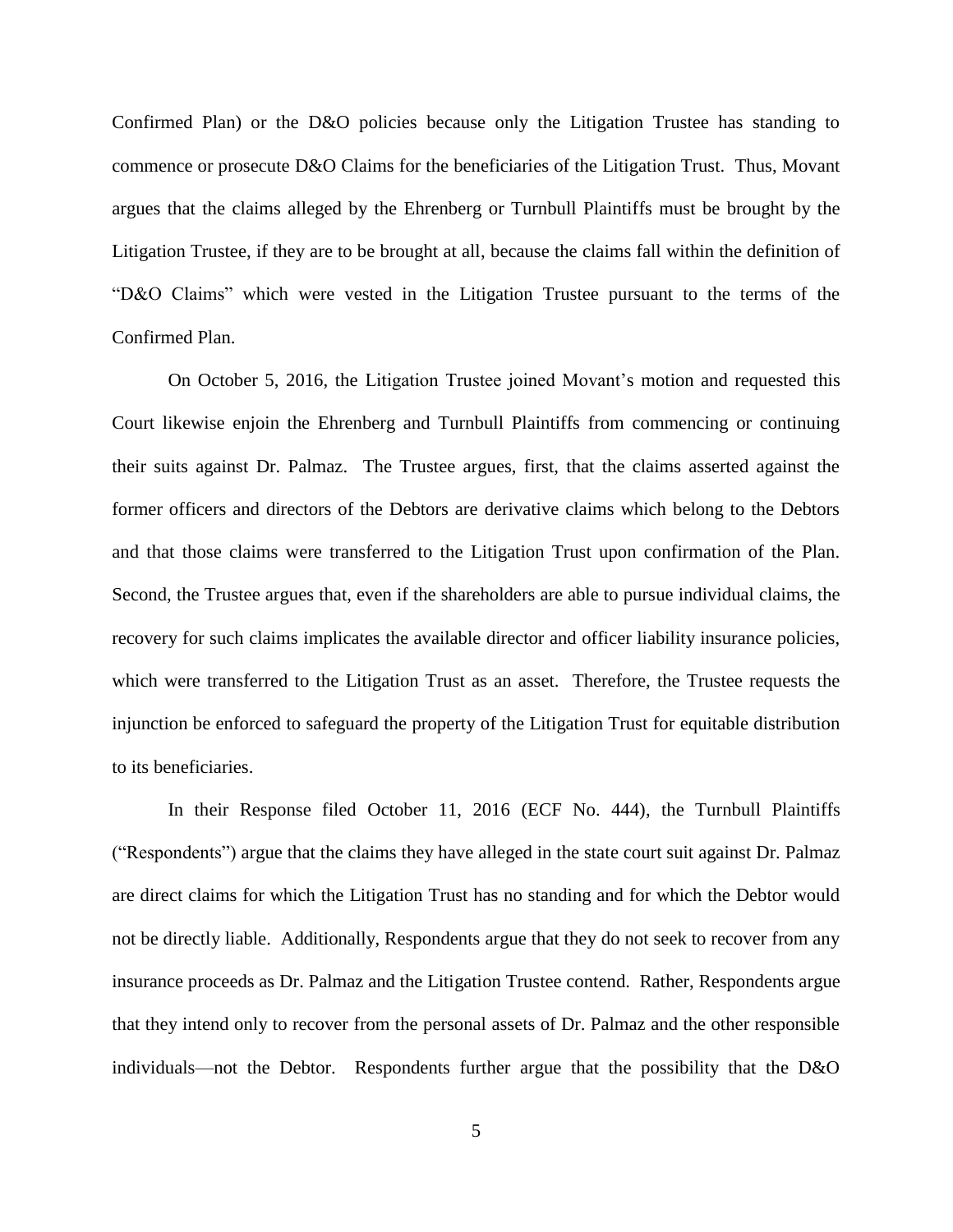insurance policy might advance defense costs to Dr. Palmaz is inapposite when considering that a release of third parties for direct claims on the basis that D&O coverage might be implicated would impermissibly convert every direct claim into a derivative claim and thereby, accomplish impermissible third party releases by confirmation of the bankruptcy plan. The Ehrenberg Plaintiffs did not file a response to Movant's Motion.

#### **ANALYSIS**

### **A. Jurisdiction and Authority**

This Court has subject matter jurisdiction to interpret the Plan and determine whether continuation of the Respondent's litigation would violate the Plan, Confirmation Order, and permanent injunction provided therein. In the Confirmation Order, the Court specifically retained jurisdiction over this case to resolve any disputes over the interpretation of the terms of the Plan (ECF No. 356, Confirmation Order ¶ F). Further, the Court always has jurisdiction to clarify and enforce its own orders. *See* 11 U.S.C. § 105(a); *see also In re U.S. Brass Corp.*, 277 B.R. 326, 328 (Bankr. E.D. Tex. 2002).

This Court's retention of jurisdiction is consistent with 28 U.S.C. § 1334, which grants the Court jurisdiction over "all cases under title 11" and "all civil proceedings arising under title 11 or arising in or related to cases under title 11." This grant of jurisdiction extends to resolving disputes regarding the interpretation of a confirmed plan. *See In re Craig's Stores of Tex., Inc.*, 266 F.3d 388, 391 (5th Cir. 2001) (a bankruptcy court has jurisdiction over a civil proceeding if the litigated matter bears on the interpretation or execution of the debtor's plan); *In re Birting Fisheries, Inc.*, 300 B.R. 489, 501 (B.A.P. 9th Cir. 2003) (holding that "the bankruptcy court had exclusive jurisdiction to interpret and enforce its Plan and Confirmation Order"); *In re Resorts Int'l, Inc.*, 372 F.3d 154, 168-69 (3d Cir. 2004) ("[W]here there is a close nexus to the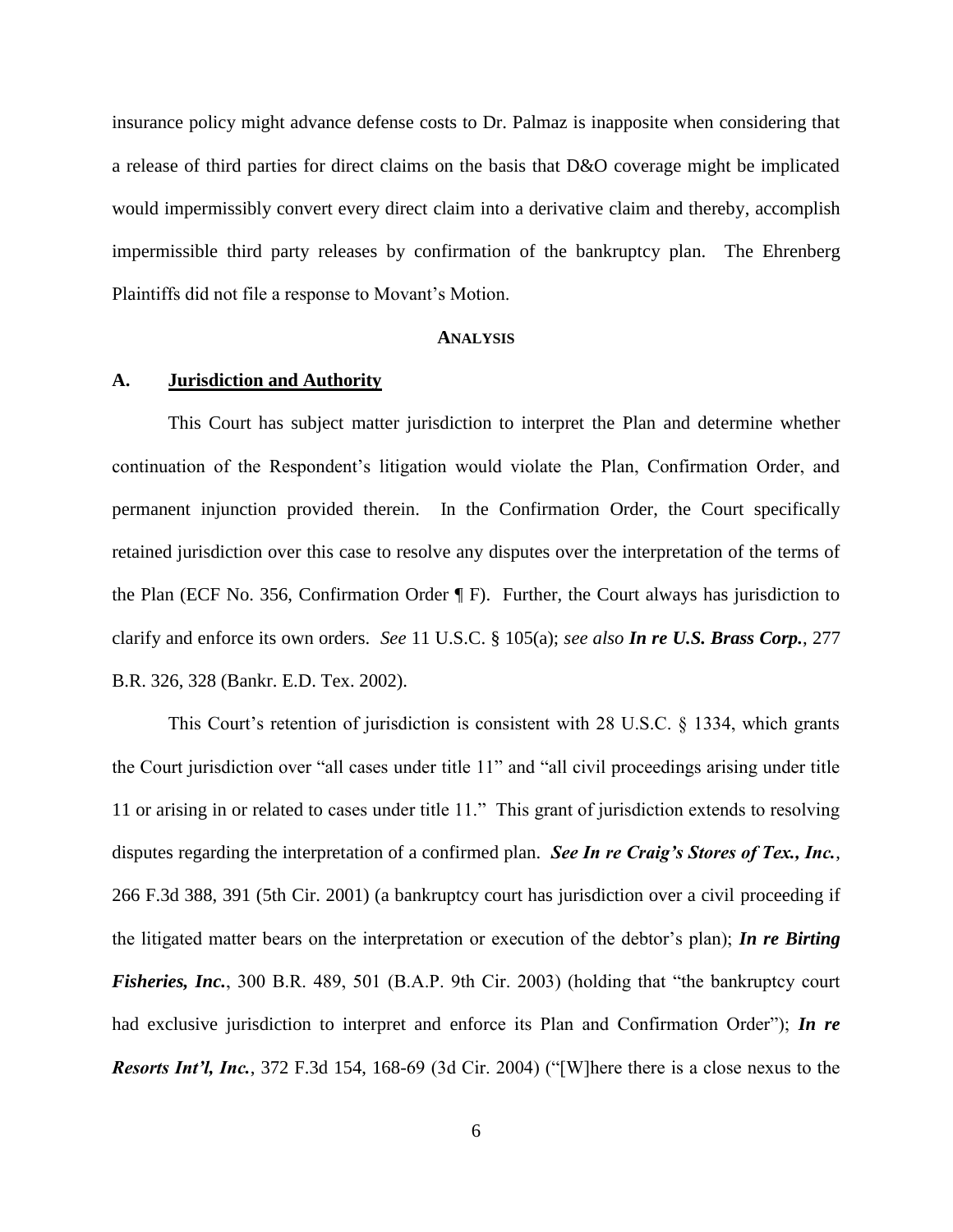bankruptcy plan or proceeding, as when a matter affects the interpretation, implementation, consummation, execution, or administration of a confirmed plan or incorporated litigation trust agreement, retention of post-confirmation bankruptcy court jurisdiction is normally appropriate.").

Here, the Movant's Motion implicates interpretation of the Confirmation Order's injunction language. Specifically, the Confirmation Order provides:

Except as otherwise expressly provided in the Plan or this Order, all Persons or entities who have asserted, held, hold or may hold Claims against or Equity Interests in the Debtors are permanently enjoined, from and after the Effective Date, from (i) commencing or continuing in any manner any action or other proceeding of any kind on any such Claim against the Debtors, the Reorganized Debtors, the Litigation Trust, the Litigation Trustee, Litigation Trust Assets, or the D&O Insurance Policies . . .

(ECF No. 356, Confirmation Order ¶ N). An identical injunction provision is included in the

Plan (ECF No. 356, Plan § 11.4). As such, the Court maintains jurisdiction and authority to

interpret and implement its own Confirmation Order and administration of the confirmed Plan.

## **B. Confirmation Order and Plan Provisions**

A critical provision of the Confirmation Order and Plan is creation of a Litigation Trust for the benefit of equity holders. In Paragraph 12 of the Confirmation Order, the Debtors retained "all claims belonging to the Debtors and the Bankruptcy Estates" including D&O Claims, as defined by the Plan. Thereafter, in the same paragraph, the Confirmation Order states:

Pursuant to the provisions of the Plan, the Litigation Trust shall be the responsible party for pursuing the collection of these claims.

The Litigation Trustee is and shall be deemed a representative of the Debtors' Estates pursuant to sections  $1123(a)(5)(B)$  and  $1123(b)(3)(B)$  of the Bankruptcy Code, and shall be vested with standing to prosecute, settle and otherwise administer all Litigation Trust Assets transferred to the Litigation Trust, without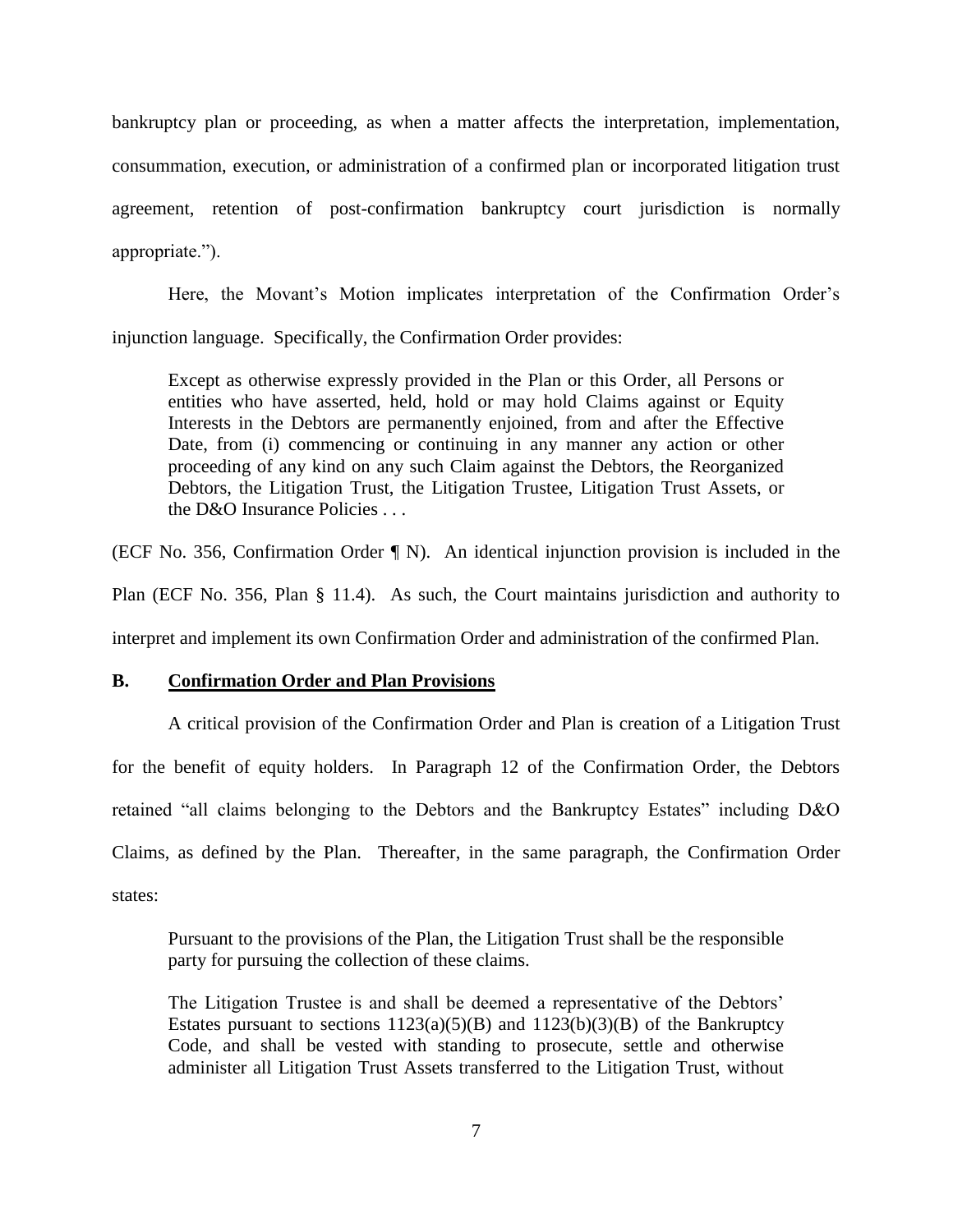the need for Bankruptcy Court approval or any other notice of approval, except as set forth in the Trust Agreement.

(ECF No. 356, Confirmation Order ¶ 12). "Litigation Trust Assets" is defined in the Plan as "(i) the Expense Fund, (ii) the Causes of Action (iii) and [sic] (iv) the D&O Claims and which shall vest in the Litigation Trust on the Effective Date." (ECF No. 356, § Plan 1.1). The Plan defines

# "D&O Claims" as

any and all claims and causes of action arising from any act or omission, including, but not limited to misconduct, misfeasance, malfeasance, breach of fiduciary duty, breach of duty of loyalty, breach of duty of care, breach of duty of obedience, negligence, gross negligence, fraud or any other intentional tort, and any civil conspiracy or civil RICO claims for such misconduct against any current or former officer or director resulting in damage to the Debtors.

(ECF No. 356, Plan § 1.1). Movant and Trustee argue that the definition of D&O Claims clearly places the Respondents' claims against Dr. Palmaz in the Litigation Trust Assets, which only the Trustee has the standing to assert pursuant to the Confirmation Order. Respondents, however, focus on the qualifying language "resulting in damage to the Debtors" in the definition of D&O Claims, arguing that the definition is not broad enough to capture all claims asserted against Dr. Palmaz. Rather, Respondents assert that the claims which they have brought against Dr. Palmaz in state court are direct claims—not derivative—because their claims did not result in damage to the Debtors.

In interpreting the definition of D&O Claims under the Plan, the Court agrees with Respondents. A plain reading of the definition reflects that the qualifying phrase "resulting in damage to the Debtors" applies to "any and all claims and causes of action arising from any act or admission . . . against any current or former officer and director . . . ." As such, if Respondents assert claims against Dr. Palmaz which did not result in damage to the Debtors,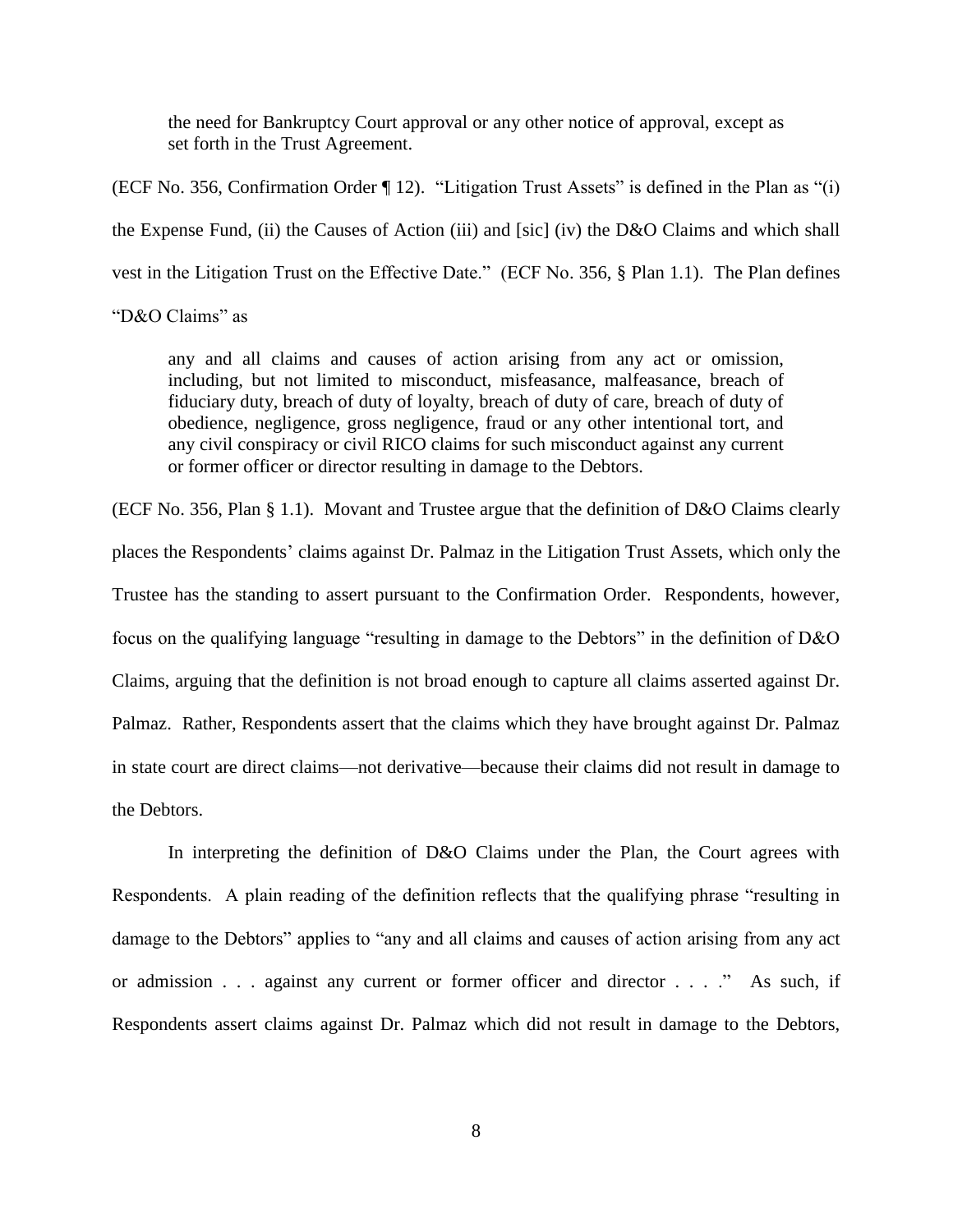then such claim is not a part of the Litigation Trust Assets and the Confirmation Order does not vest standing to pursue such a claim in the Trustee.

Movant and Trustee also argue that the Plan and Confirmation Order give sole control of the D&O insurance to the Litigation Trust and asserts that any effort that implicates or diminishes the Trustee's ability to recover on those policies must be enjoined. Section 6.6(d) of the Plan provides:

The right to control the D&O Claims and all D&O Insurance Recoveries, including negotiations relating thereto and settlements thereof, shall be vested in the Litigation Trust on and after the Effective Date. Notwithstanding the foregoing, the Debtors shall cooperate with the Litigation Trustee in pursuing the D&O Claims and the D&O Insurance through such means, and shall provide reasonable access to personnel and books and records of the Debtors relating to the D&O Claims and D&O Insurance to representatives of the Litigation Trust, to enable the Litigation Trustee to perform the Litigation Trustee's tasks under the Trust Agreement and the Plan. Nothing in this paragraph nor the Plan limits, excuses or in any way affects or impairs any coverage to which the current and/or former Officers and Directors are entitled to with respect to any and all D&O Insurance or other applicable insurance policies of the Debtors.

(ECF No. 356, Plan § 6.6(d)).

Movant and Trustee assert that Dr. Palmaz has already provided notice to the insurance carriers and requested coverage of his defense costs under the D&O policies as a result of the allegations in Respondents' Complaint. Trustee argues that such action triggers a bar on Respondents' claims, even if they are direct claims, because Dr. Palmaz may still be entitled to coverage or advancement of defense costs under the policies—notwithstanding the fact that Respondents do not name the Debtors or seek recovery from the D&O policies. Respondents point out that they do not contend they are entitled to recover from the D&O policies, but argue that they are well within their rights to demand and recover from the personal assets of Dr. Palmaz. Further, Respondents argue that the existence of D&O coverage or advancement of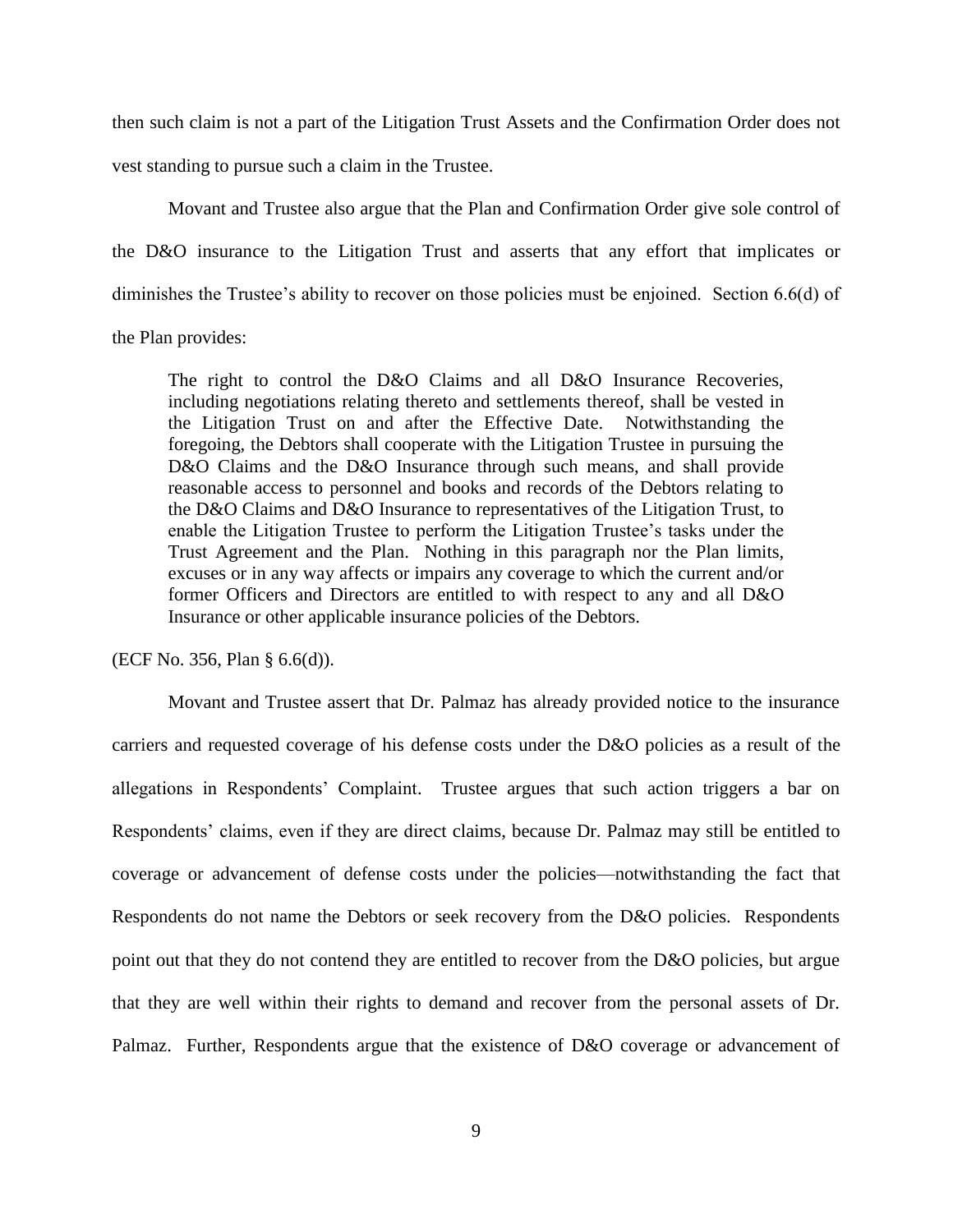defense costs should not be offensively used to deny Respondents the ability to seek recovery upon direct claims from the personal assets of Dr. Palmaz.

With respect to the D&O policies, the Court finds that Section 6.6(d) of the Plan does not act as a bar to any direct claims brought against former directors and officers that may have an effect on the D&O policies. The Plan vests the right to control the D&O Insurance Recoveries, including negotiation and settlement, but explicitly does not limit the rights of the former officers and directors to seek coverage under the policies. The Plan defines "D&O Insurance Recoveries" as

(a) the right to pursue and receive benefits and/or proceeds of the D&O Insurance Policies; and (b) the right to pursue and receive recovery from or as a result of any D&O Claims, including but not limited to consequential, contractual, extracontractual and/or statutory damages, or other proceeds, distributions, awards or benefits; and (c) the right to pursue and receive any other recovery related to the D&O Claims.

(ECF No. 356, Plan § 1.1). As previously stated, the Court finds that the claims asserted by Respondents do not fall within the definition of D&O Claims under the Plan. Therefore, the definition of D&O Insurance Recoveries and Section 6.6(d) of the Plan cannot act as a bar to non-D&O Claims against the former officers and directors.

The negotiated language of Section 6.6 of the Plan explicitly permits the former officers and directors of the Debtors to seek coverage from the D&O policies. To use that language as a tool for enjoining *any* claim against a former officer and director because the defendant may seek coverage from the D&O policies on a direct claim would amount to a non-consensual third party release in the Plan. The Court finds that, if Respondents only seek to recover from the personal assets of Dr. Palmaz and not the insurance policies, the Plan allows Dr. Palmaz to seek whatever coverage he is entitled to under the policies without barring Respondents' direct claims.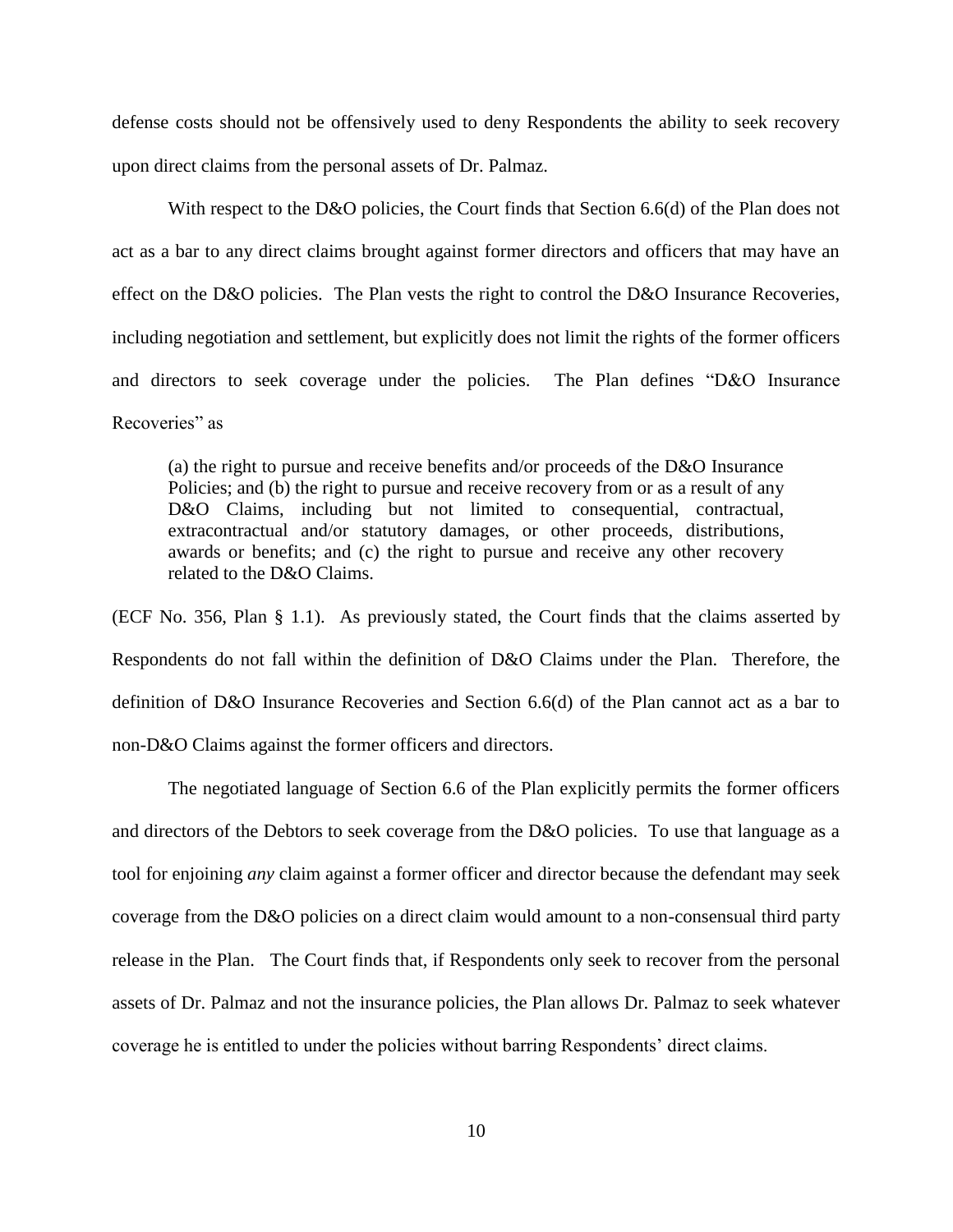Based on the Court's reading of the language of the Plan and Confirmation Order, the Court must now consider whether the Respondents' Claims asserted in the state court litigation are direct or derivative claims.

#### **C. Respondents' Claims**

Movant's Exhibit E is the Plaintiffs' Original Petition and Request for Disclosure against Julio Palmaz, M.D., and Steven B. Solomon which was filed in Dallas County District Court under Cause No. DC-16-08830 ("Complaint"). In their Complaint, Respondents state claims for fraud under the Texas Business and Commerce Code § 27.01, violations of the Texas Securities Act, negligent misrepresentation, breach of fiduciary duty, aiding and abetting, control person liability and the discovery rule of fraudulent concealment. Respondents assert that all of these claims are direct claims, not derivative, and resulted in no damage to the Debtor. Trustee, however, argues that the only way Respondents are able to prevail on their asserted claims is by showing damage to the Debtor and as such, the claims must be derivative.

The parties agree that the Supreme Court of Texas articulated the standard for determining whether a claim is derivative under Texas law in *Wingate v. Hajdik*, 795 S.W.2d 717, 719 (Tex. 1990), *superseded by statute on other grounds as stated in Sneed v. Webre*, 465 S.W.3d 169 (Tex. 2015).

A corporate stockholder cannot recover damages personally for a wrong done solely to the corporation, even though he may be injured by that wrong.

Ordinarily, the cause of action for injury to the property of a corporation, or the impairment or destruction of its business is vested in the corporation, as distinguished from its stockholders, even though it may result indirectly in loss of earnings to the stockholders. Generally, the individual stockholders have no separate and independent right of action for injuries suffered by the corporation which merely result in the depreciation of the value of their stock . . .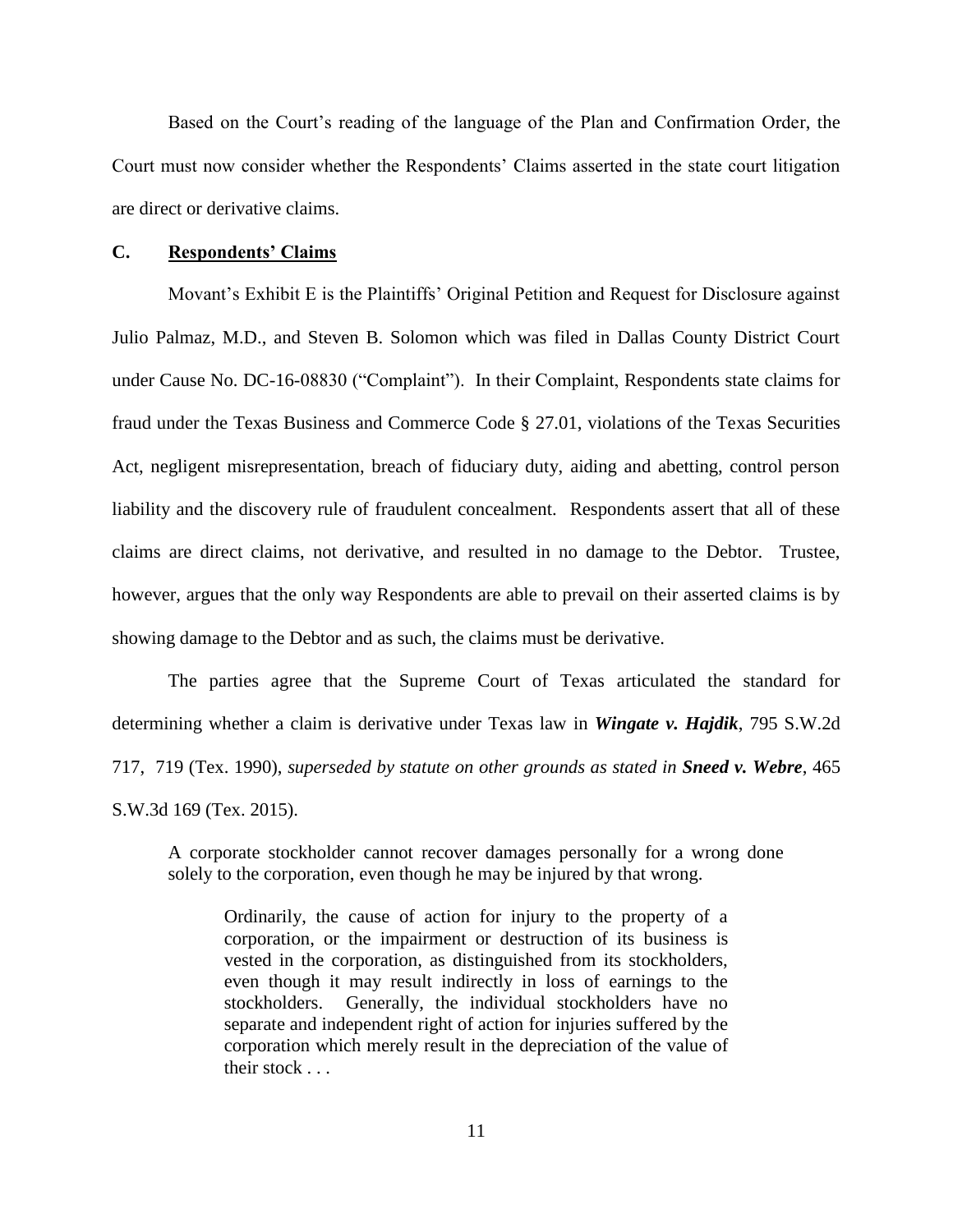The rule does not, of course, prohibit a stockholder from recovering damages for wrongs done to him individually "where the wrongdoer violates a duty arising from contract or otherwise, and owing directly by him to the stockholder."

*Wingate*, 795 S.W.2d at 719 (quoting *Massachusetts v. Davis*, 140 Tex. 398, 407-08, *cert* 

*denied*, 320 U.S. 210 (1943)). In order to recover individually, "a stockholder must prove a personal cause of action and personal injury." *Wingate*, 795 S.W.2d at 719. Although "a corporate shareholder has no individual cause of action for personal damages caused solely by the wrong done to the corporation," a shareholder "may still bring suit if a director violates a

duty arising from a contract or representation owing directly to the shareholder." *Great Am.* 

*Food Chain, Inc. v. Andreottola*, 2016 WL 852962, at \*3 (N.D. Tex. March 4, 2016) (citing

*Faour v. Faour*, 789 S.W.2d 620, 622 (Tex. App.—Texarkana 1990, writ denied)).

Respondents point this Court to the longstanding state court precedent from the Court of

Appeals in Dallas in *Cotten v. Republic Nat'l Bank of Dallas*, 395 S.W.2d 930, 941 (Tex. Civ.

App.—Dallas 1965, writ ref'd n.r.e.).

But some actions for fraud are by their nature personal to each creditor, or each stockholder, or each policyholder, and the receiver may not then maintain a suit in his representative capacity for their joint benefit. In such case each claimant and he alone may bring and maintain the suit himself, for the action is personal, separate and several, not joint, and extends no further than the individual loss of each particular creditor who sues. For example, one who proves that he relied on false representations as to the corporation's financial condition and was thereby induced to extend credit to the corporation, or to purchase stock in it, or to take out an insurance policy with it, must in his own name maintain a separate suit for his damages against the person who uttered the fraudulent representation. The aggrieved party and he alone may maintain the suit. Even then a creditor, stockholder, or policyholder who did not know or rely on such false representation, or was not induced by it to extend credit or invest his money cannot recover for the alleged fraud. The receiver has no right to bring or maintain such a suit.

*Id.* Respondents also cite this Court to a number of cases outside of Texas espousing the view held in *Cotten*. *See Stephenson v. Citco Grp. Ltd.,* 700 F. Supp. 2d 599, 610-24 (S.D.N.Y.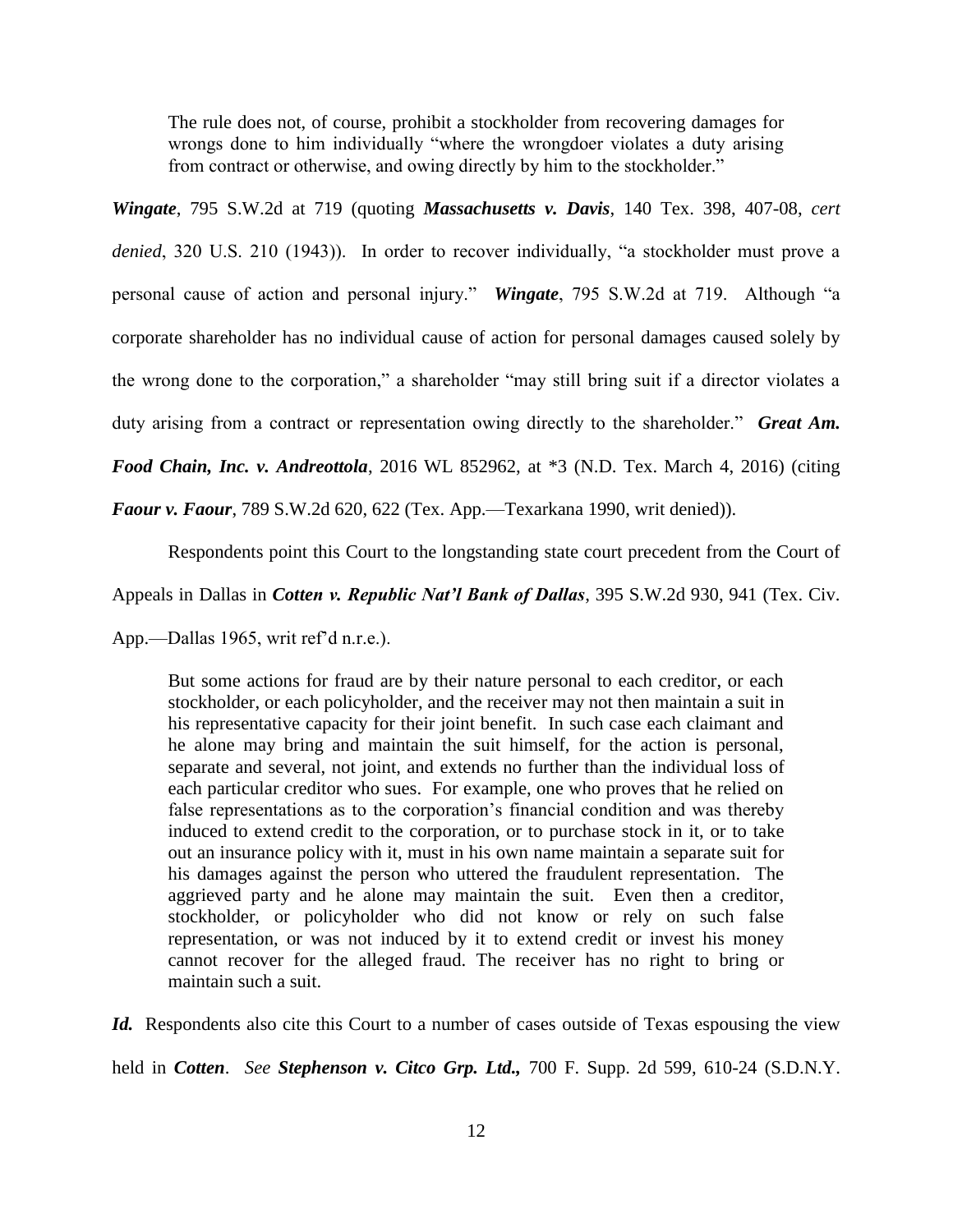2010) (Fraudulent inducement claims "are direct because they allege a harm suffered by plaintiff independent of the partnership and a duty to plaintiff that is not merely derivative of [the defendant's] fiduciary duties to the partnership."); *Medsker v. Feingold*, 307 F. App'x. 262, 265 (11th Cir. 2008) ("The complaint states that the defendants made intentional misrepresentations to these plaintiffs and thereby fraudulently induced them to invest their money into [the companies] which they would not otherwise have done. This is not an injury to the corporation, but to these investors, and the suit may be brought as a direct action."); *In re Smith Barney Transfer Agent Litig.*, 765 F. Supp. 2d 391, 399 (S.D.N.Y. 2011) (investment induced by misrepresentations was direct claim); *Anwar v. Farfield Greenwich Ltd.*, 728 F. Supp. 2d 372, 401 (S.D.N.Y. 2010) (tortious inducement was direct claim); *Poptech, L.P. v. Stewardship Inv. Advisors, LLC*, 849 F. Supp. 2d 249, 263 (D. Conn. 2012) (non-disclosure in offer and sale of securities was direct claim); *Albert v. Alex. Brown Mgmt. Serv., Inc.*, Nos. Civ. A. 762-N, Civ. A 763-N, 2005 WL 2130607, at \*12 (Del. Ch. Aug. 26, 2005) ("Generally, non-disclosure claims are direct claims.").

Movant and Trustee also cite this Court to *In re Chiron Equities, LLC*, 552 B.R. 674 (Bankr. S.D. Tex. 2016) (Bohm, J.). In *Chiron*, the plaintiff made a number of allegations against corporate officers of the debtor which the Court determined to be derivative. At first glance, the court's holding regarding a fraud allegation appears to be in contravention of the *Cotten* standard. In *Chiron*, Judge Bohm held that a fraud claim based on allegations that the defendant lied or tricked plaintiff into depositing funds into the debtor's account and then embezzled those funds was a derivative claim. 552 B.R. at 690-91.

The fact that [defendant] may have lied to [plaintiff] . . ., or tricked [plaintiff] into transferring [plaintiff's] funds into the Debtor's account, or failed to disclose to [plaintiff] his embezzlement of the Debtor's funds, does not somehow give [plaintiff] a direct cause of action against [defendant].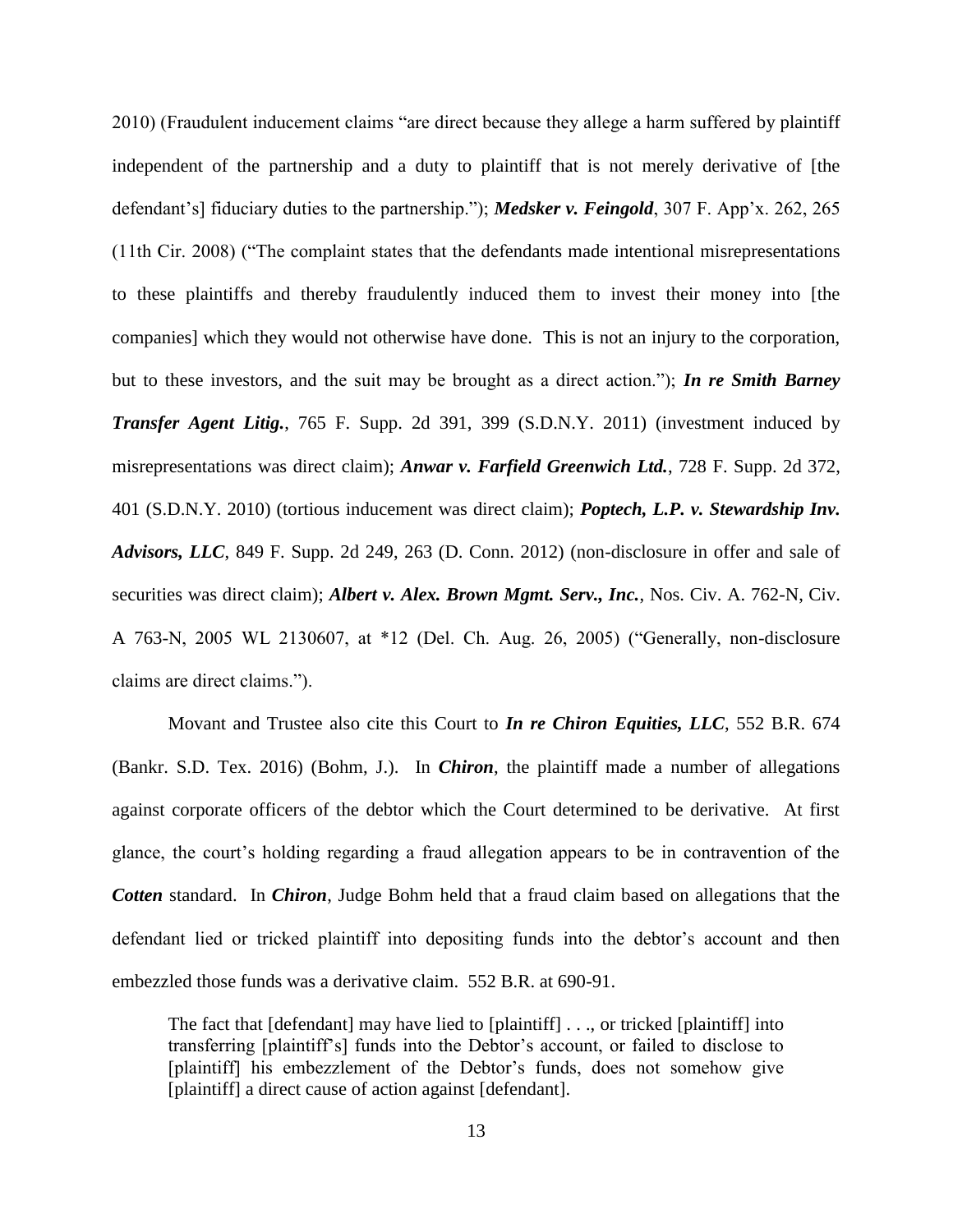The value of [plaintiff's] stock ownership interest in the Debtor may have declined due to improper draining of the Debtor's cash by [defendant], but, as set forth in *Wingate*, these circumstances do not give rise to a personal claim that [plaintiff] can prosecute; rather, they only give rise to a derivative claim of the Debtor. *See* 795 S.W.2d at 719. To reiterate, the draining of the funds may injure [plaintiff] insofar as the value of its stock ownership declines, *but this injury to [plaintiff] cannot occur without the injury to the Debtor*—and this nexus makes it a derivative claim.

. . .

*Id.* at 690-91. Specifically, in *Chiron*, the allegations of wrongdoing related to what the defendant actually did with investments after they were made as opposed to what he represented the investments would be used for to induce the investment. Thus, upon closer examination, *Chiron* is distinguishable from *Cotten* and the allegations in this case.

Here, the allegations in the Complaint relate to the Movant's conduct in soliciting investments from the Respondents in the Debtor corporation. Unlike in *Chiron*, there are no allegations of embezzlement or wrongdoing by the former officers and directors *to the corporation***.** Rather, the Respondents allege inducement by way of false statements regarding the state of the corporation, the histories of the CEO and president, and the history of the corporation and its predecessors. In reviewing the Complaint and accepting all allegations as true, the Court concludes that the allegations listed support only personal causes of action and personal injury so that Respondents' claims cannot be considered derivative. Further, the allegations of harm are not caused solely by a wrong done to the corporation with investor monies after they were in the Debtors' control but, rather, a wrong done to the individual Respondents in solicitation of their specific investments. Indeed, no resulting wrong or harm to the Debtor corporation is alleged. Rather, the alleged wrongdoing took place prior to Respondents becoming stockholders. As in *Cotten*, the Respondents' causes of action are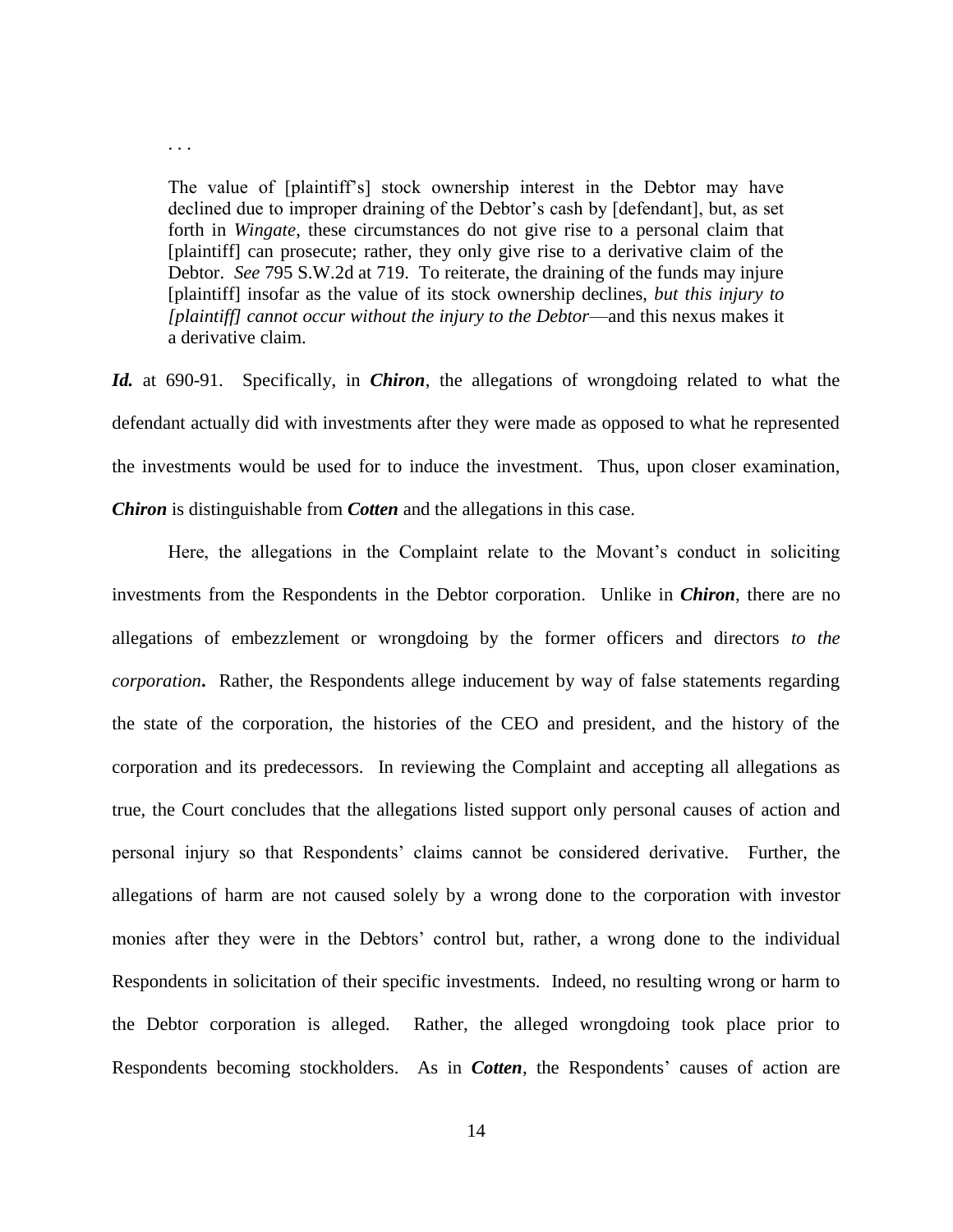personal to each investor and do not necessarily result in harm to the Debtors or all stockholders in general. 395 S.W.2d at 941. Rather, it is possible that every stockholder would not be able to allege reliance on false representations in their decision to invest and therefore, could not recover for the alleged harm. As such, the Court concludes that the causes of action asserted in Respondents' Complaint are solely direct claims for which the Plan and Confirmation Order do not provide an injunction or third party release.<sup>1</sup>

#### **C. Ehrenberg Plaintiffs' Claims**

 $\overline{a}$ 

As previously stated, the Ehrenberg Plaintiffs did not file a response to Movant's Motion for Enforcement of Injunction. Movant's Exhibit B provides the Ehrenberg Plaintiffs' Second Amended Original Petition filed in Dallas County District Court under Cause No. DC-15-11994 ("Ehrenberg Complaint"). The Ehrenberg Complaint differs from the Respondents' Complaint in several key ways that support enjoining the Ehrenberg suit. First, Palmaz Scientific, Inc. remains a named defendant. Second, the Ehrenberg Plaintiffs raise allegations of fraud or breach of duties for actions taken *after* the Plaintiffs invested in the corporation which affected all stockholders equally and would have caused harm to the Debtors. As previously discussed, such claims would be derivative and belong to the Litigation Trust. Third, the Ehrenberg Plaintiffs raise agency allegations which may require harm to have resulted to the Debtors if the corporation must be a named defendant in order to allege agency. Insofar as agency is alleged, the Court will not parse through the Ehrenberg Complaint in an attempt to presume what causes of action Plaintiffs may allege as direct claims. As such, the Court shall grant Movant's request to enforce the injunction and require the Ehrenberg Plaintiffs to amend their Complaint within

 $<sup>1</sup>$  The Court will note that the Complaint, as currently drafted, does not name any of the Debtors as defendants. If,</sup> however, Plaintiffs are required to name any of the Debtors as defendants in the state court litigation, this Court finds that such action is expressly prohibited by the Confirmation Order and Plan because harm would necessarily have resulted to the Debtors.